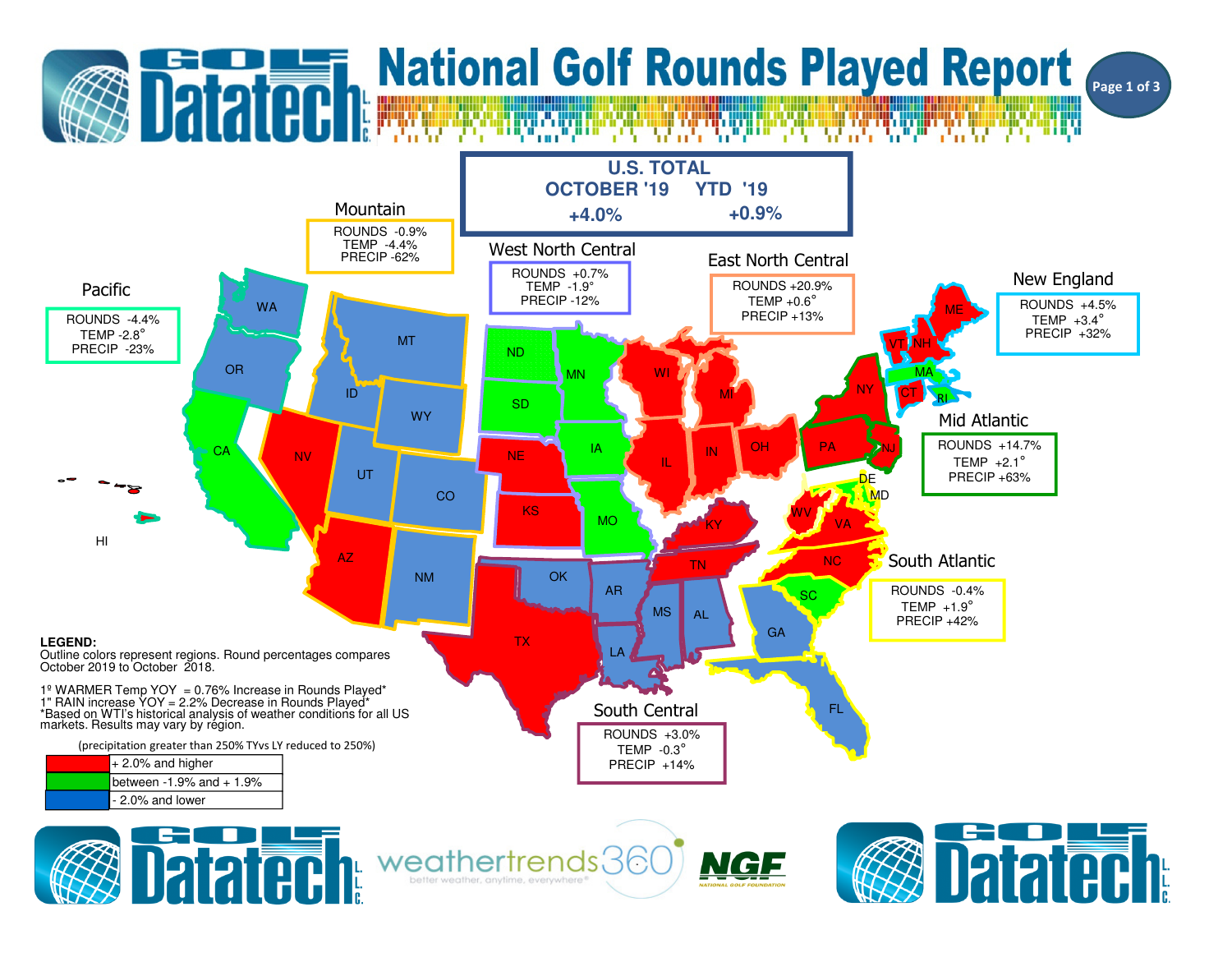## **Datatedh National Golf Rounds Played Report**



| <b>PACIFIC</b>            | <b>OCT</b><br>$-4.4%$ | <b>YTD</b><br>$-3.6%$ | <b>OCTOBER 2019</b>       |            |            | <b>SOUTH ATLANTIC</b> | <b>OCT</b><br>$-0.4%$ | <b>YTD</b><br>2.8% |
|---------------------------|-----------------------|-----------------------|---------------------------|------------|------------|-----------------------|-----------------------|--------------------|
|                           |                       |                       |                           | <b>OCT</b> | <b>YTD</b> | DE, DC, MD            | 0.4%                  | 11.7%              |
| CA                        | $-1.8%$               | $-4.7%$               | <b>UNITED STATES</b>      | 4.0%       | 0.9%       | Washington/Baltimore  | 4.2%                  | 14.9%              |
| Los Angeles               | 0.4%                  | $-2.6%$               | <b>PUBLIC ACCESS</b>      | 4.5%       | 0.7%       | <b>FL</b>             | $-2.8%$               | 0.2%               |
| <b>Orange County</b>      | $-0.5%$               | $-6.5%$               | <b>PRIVATE</b>            | 2.4%       | 1.8%       | Jacksonville          | $-0.3%$               | 1.1%               |
| Palm Springs              | $-0.7%$               | 0.3%                  |                           |            |            | Orlando               | 0.9%                  | 3.8%               |
| Sacramento                | 0.7%                  | $-6.4%$               | <b>EAST NORTH CENTRAL</b> | 20.9%      | 3.6%       | Tampa                 | $-6.7%$               | $-1.2%$            |
| San Diego                 | $-7.7%$               | $-3.8%$               | IL.                       | 9.7%       | $-0.1%$    | Palm Beach            | $-5.9%$               | 0.7%               |
| San Francisco/Oakland     | $-4.5%$               | $-6.1%$               | Chicago                   | 6.0%       | $-1.4%$    | Naples/Ft Myers       | 2.5%                  | 1.0%               |
| HI                        | 7.0%                  | 2.3%                  | IN                        | 17.8%      | 6.8%       | Miami/Ft.Lauderdale   | $-4.8%$               | 0.4%               |
| <b>OR</b>                 | $-15.4%$              | $-2.7%$               | MI                        | 23.3%      | 2.9%       | GA                    | $-4.9%$               | 1.3%               |
| Portland                  | $-15.7%$              | $-1.9%$               | Detroit                   | 27.9%      | 4.6%       | Atlanta               | $-2.3%$               | 2.0%               |
| <b>WA</b>                 | $-12.9%$              | $-1.4%$               | OH                        | 32.9%      | 7.3%       | <b>NC</b>             | 5.9%                  | 2.7%               |
| Seattle                   | $-12.6%$              | 1.1%                  | Cincinnati                | 18.1%      | 3.4%       | Greensboro/Raleigh    | 2.5%                  | 5.7%               |
|                           |                       |                       | Cleveland                 | 34.6%      | 4.9%       | <b>SC</b>             | $-1.9%$               | 0.0%               |
| <b>MOUNTAIN</b>           | $-0.9%$               | $-2.5%$               | WI                        | 13.8%      | 0.9%       | Charleston            | $-2.0%$               | 1.0%               |
| AZ                        | 15.1%                 | 1.6%                  |                           |            |            | <b>Hilton Head</b>    | $-0.5%$               | 0.9%               |
| Phoenix                   | 13.6%                 | 1.8%                  |                           |            |            | Myrtle Beach          | 3.9%                  | 3.2%               |
| CO                        | $-3.6%$               | $-2.6%$               | <b>SOUTH CENTRAL</b>      | 3.0%       | $-2.4%$    | VA, WV                | 3.0%                  | 11.8%              |
| Denver                    | $-2.8%$               | $-2.5%$               | <b>AL</b>                 | $-6.7%$    | $-4.4%$    |                       |                       |                    |
| ID, WY, MT, UT            | $-15.3%$              | $-5.9%$               | AR, LA, MS                | $-16.8%$   | $-8.4%$    | <b>MID ATLANTIC</b>   | 14.7%                 | 6.0%               |
| <b>NM</b>                 | $-5.8%$               | $-4.0%$               | KY                        | 11.2%      | $-1.8%$    | <b>NJ</b>             | 11.4%                 | 11.4%              |
| <b>NV</b>                 | 13.5%                 | $-0.6%$               | OK                        | $-7.5%$    | $-5.8%$    | <b>NY</b>             | 17.4%                 | 2.2%               |
| Las Vegas                 | 7.3%                  | $-4.2%$               | <b>TN</b>                 | 2.8%       | 4.3%       | New York City         | 12.1%                 | 8.4%               |
|                           |                       |                       | <b>TX</b>                 | 14.1%      | $-1.1%$    | PA                    | 14.2%                 | 7.5%               |
| <b>WEST NORTH CENTRAL</b> | 0.7%                  | 1.1%                  | Dallas/Ft. Worth          | 25.1%      | 1.1%       | Philadelphia          | 7.5%                  | 8.6%               |
| KS, NE                    | 2.9%                  | 1.1%                  | Houston                   | 8.4%       | $-1.8%$    | Pittsburgh            | 29.8%                 | 10.5%              |
| ND,SD                     | $-0.4%$               | 6.2%                  | San Antonio               | 13.4%      | 4.9%       |                       |                       |                    |
| <b>MN</b>                 | 0.1%                  | 1.4%                  |                           |            |            | <b>NEW ENGLAND</b>    | 4.5%                  | 2.9%               |
| Minneapolis/St.Paul       | $-1.6%$               | 4.3%                  |                           |            |            | <b>CT</b>             | 14.7%                 | 6.7%               |
| IA, MO                    | $-0.6%$               | $-0.4%$               |                           |            |            | MA, RI                | 1.5%                  | 1.5%               |
| St Louis                  | $-1.9%$               | $-1.9%$               |                           |            |            | <b>Boston</b>         | 7.7%                  | 0.5%               |
| <b>Kansas City</b>        | 3.5%                  | $-2.0%$               |                           |            |            | ME, NH, VT            | 3.5%                  | 3.0%               |

For more information contact Golf Datatech, golfroundsplayed@golfdatatech.com or call 407-944-4116The percentages represent the differences in number of rounds played comparing October 2019 to October 2018